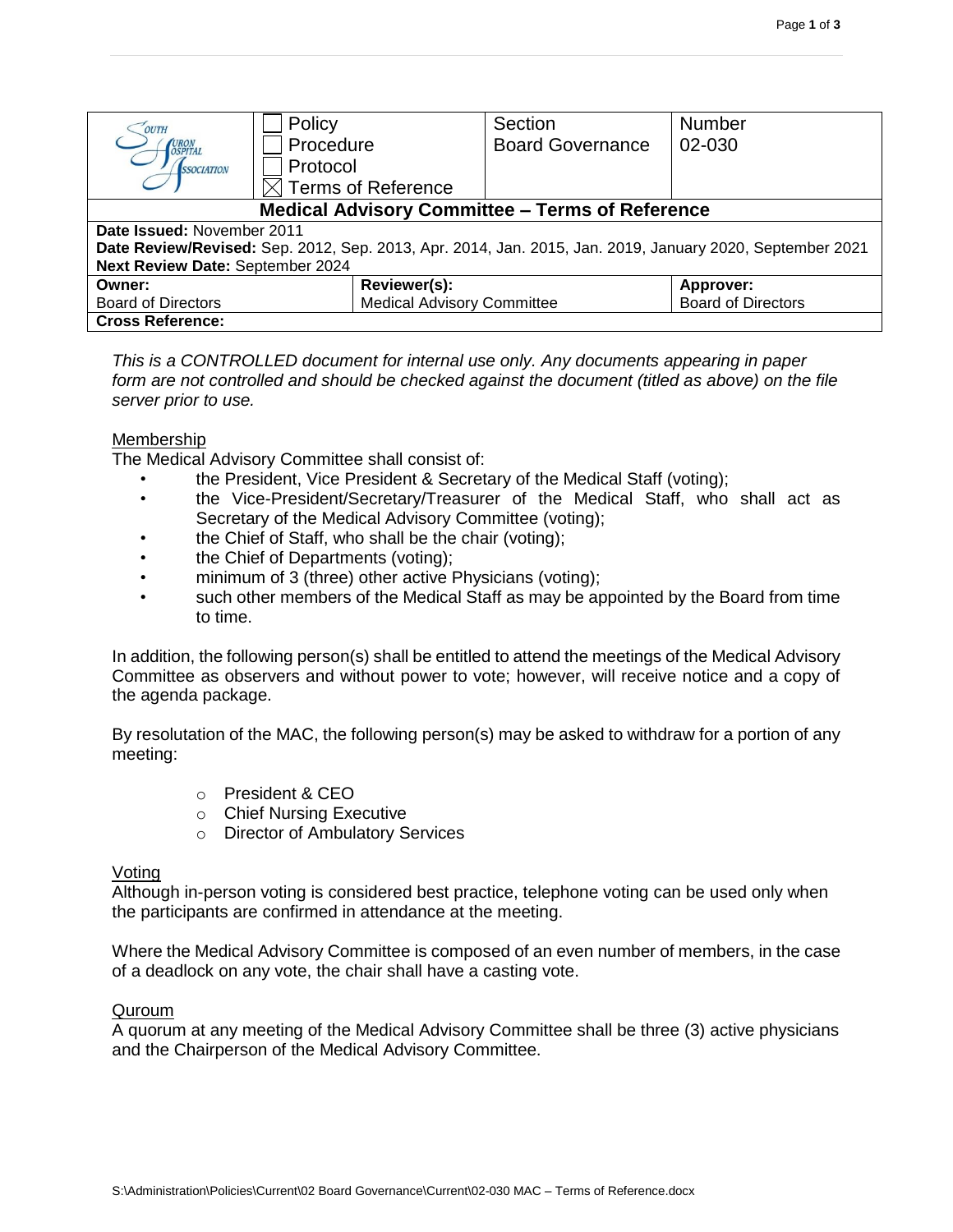### Frequency of Meetings

Meet 10 times a year and at the call of the Committee Chair, and minutes of its meetings will be kept on file.

### Responsibilities

- 1. Make recommendations to the Board concerning:
	- a) every application for appointment or re-appointment to the Professional Staff and any request for change in privileges;
	- b) the Privileges to be granted to each member of the Professional Staff;
	- c) the By-laws and Rules and Regulations respecting the Professional Staff;
	- d) the revocation, suspension or restriction of Privileges of any member of the Professional Staff in accordance with policy adopted by the Board that ensures that the principles of natural justice are followed;
	- e) the quality of care provided in the Hospital by the Professional Staff;
	- f) the clinical and general rules respecting the Professional Staff, as may be necessary in the circumstances;
- 2. Supervise the practice of medicine and extended class nursing in the Hospital;
- 3. Participate in the development of the Hospital's overall objectives and planning and make recommendations concerning allocation and utilization of Hospital resources;
- 4. Appoint the medical members of all Medical Staff Committees;
- 5. Name the chair of each Medical Staff Committee and ensure that each Committee meets and functions as required and keeps minutes of its meetings;
- 6. Receive, consider and act upon the reports of each of its appointed Committees;
- 7. Maintain a process for:
	- a) revocation, suspension and restriction of Privileges;
	- b) medical quality assurance; and
	- c) planning and evaluation of medical education programs;
- 8. Report and make recommendations to the Board concerning such matters as are from time to time prescribed by the Public Hospitals Act and the regulations made hereunder; and advise the Board on any matters referred to it by the Board.

## Evaluation

Annually each committee member will complete a committee self-assessment via the electronic survey tool. The results of the self-assessments will be utilized to measure and improve committee effectiveness.

The Chair of the committee will receive results and report results to committee members at the following meeting.

### **Related Documents**

Appendix A Committee Self-Assessment